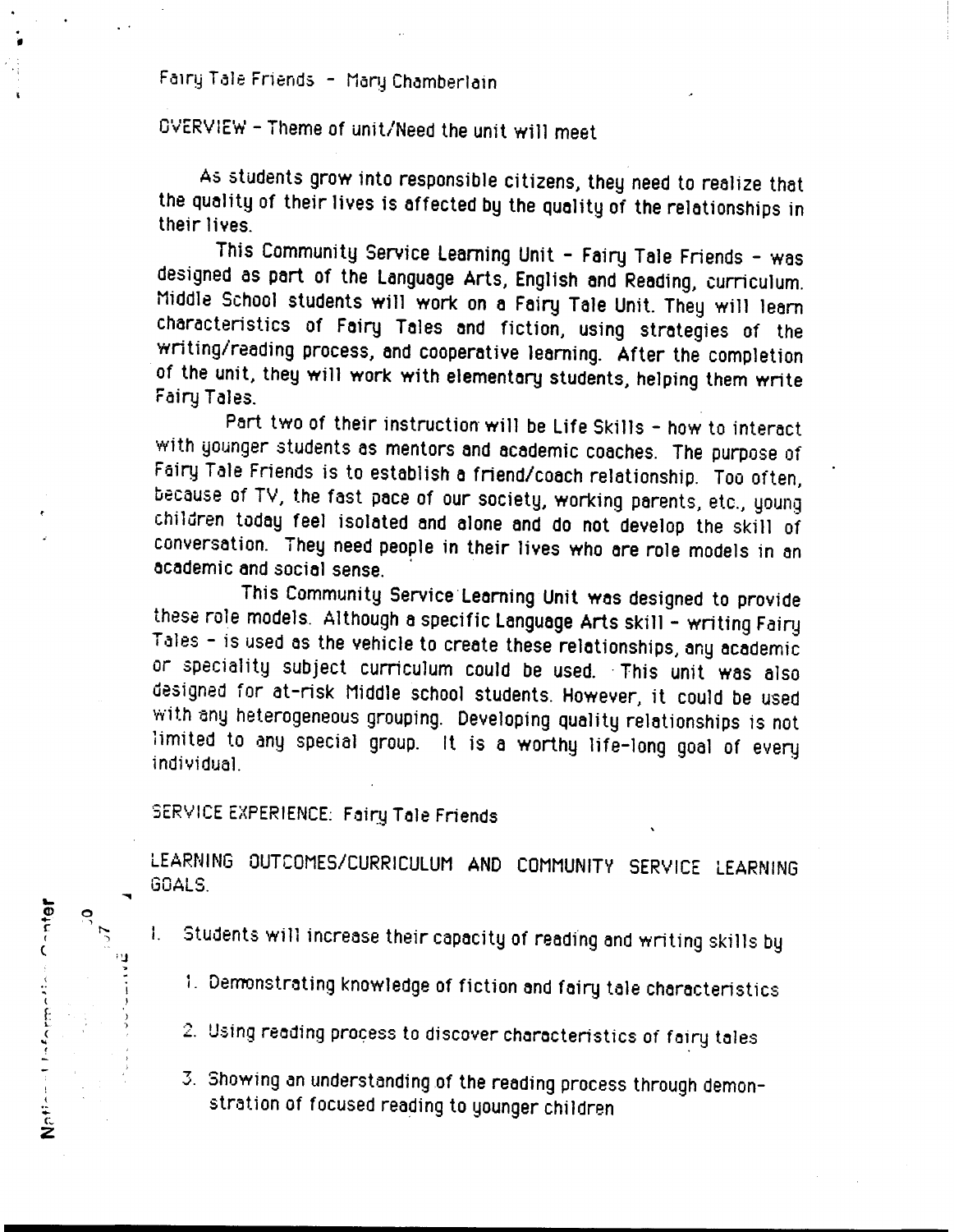- 4. Using process writing to write fairy tales
- 5. Applying knowledge of process writing by coaching younger children to write foiry toles

. •

- II. Students will effectively participate in learning/teaching activities by
	- 1. Developing on awareness of ·early writing· characteristics
	- 2. Demonstrating knowledge of leorning styles and teaching strategies as they work with younger children
- III. To value, understand, and develop interpersonal relationships, each student will
	- i. Seek to create on interpersonal relationship with o younger child by leorning the art of conversation with younger chlldren
	- 2. Work cooperatively with each other and younger students when writing foiry tales ·
	- 3. Recognize and demonstrate the responsibility of each individual in developing a quality relationship

### RESOURCES:

- 1. Partnership School
- 2. Whole Language/Early Childhood Expert
- 3. Life Skills Teacher
- 4. Local Art Store
- 5. Library

DESCRIPTION OF CURRICULUM/COMMUNITY SERVICE LEARNING ACTIVITIES:

STEP 1. In-class Fairy Tales with Peer Partners

1. Learning Log Activity: Write for 8-10 minutes on "Everything I Know About Fairy Tales." Pair-share with a partner. Write for two more minutes. Have some volunteers share with the class. Using the information in their Learning Logs, begin to formulate a working  $\blacksquare$ definition of a fairy tale. Put on classroom chart.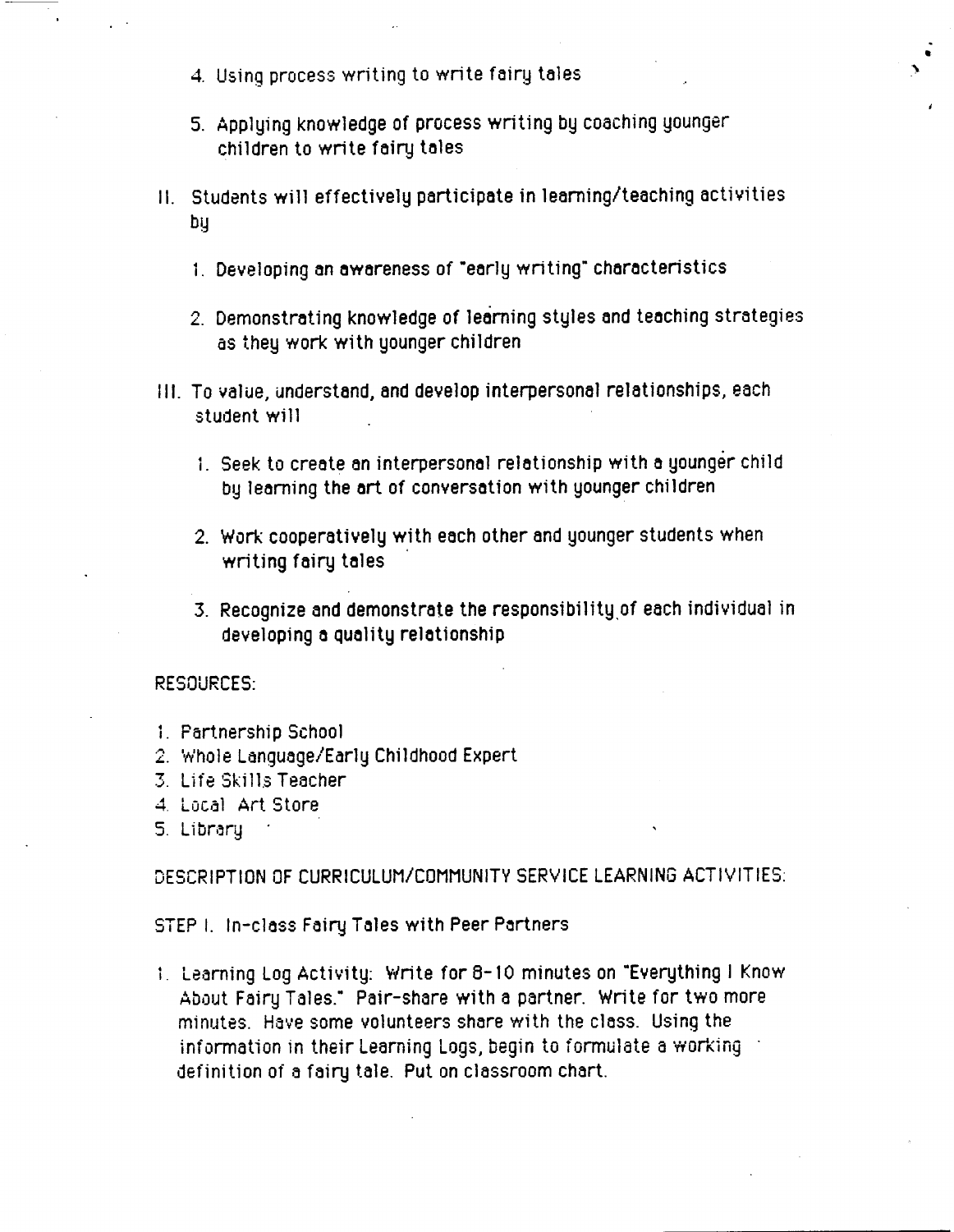- 2. Reading Activities:
	- a. Read fairy tales to the class.
	- b. Students read fairy tales individually.
	- c. Learning Log Activities:
		- 1. Relate to personal experience For example, before reading Goldilocks and the Three Bears, give students these journal starters:
			- -One time I went into someone's room or used someone's things without permission
			- -One time someone went into my room or used my things without permission
		- 2. Investigate fairy tale characteristics after reading a fairy tale, list the characteristics found in that fairy tale
		- 3. Compare and contrast read different versions of the same fairy tale and write about the similarities and differences
		- 4. Life Skills After reading a fairy tale, write about the moral dilemma in it. Ex. Hansel and Gretel killing the witch
		- 5. Themes List and write about the theme/s in the fairy tale.
		- 6. Movies Compare and contrast the film version to the book.

(Learning Log Activities help focus students on the task at hand and help them gather and collect fairy tale information.)

- 3. Process Writing
	- a. Teach or review writing process prewriting, drafting, conferring, revising, and editing.
	- b. Mini-lesson Ideas:
		- 1. Leads setting quickly established as well as characters and conflict
		- 2. Development and organization beginning, middle, and end
		- 3. Story map See attached diagram.\*
			- \* From Fairy Tale Unit with Hope Berard and Nancy Gagnon
		- 4. Repetition of phrases/unusual phrases
		- 5. Magical numbers  $-3.7$
		- 6. Conclusion happy ending; justice prevails
		- 7. Characterization usually flat; good/evil; kings, queens, princes, princesses, animals
		- 8. Major themes virtue is rewarded, power of love, kindness and mercy, inner quality more important than appearance/power, weak and the innocent/evil and power
		- 9. Conflict has resolution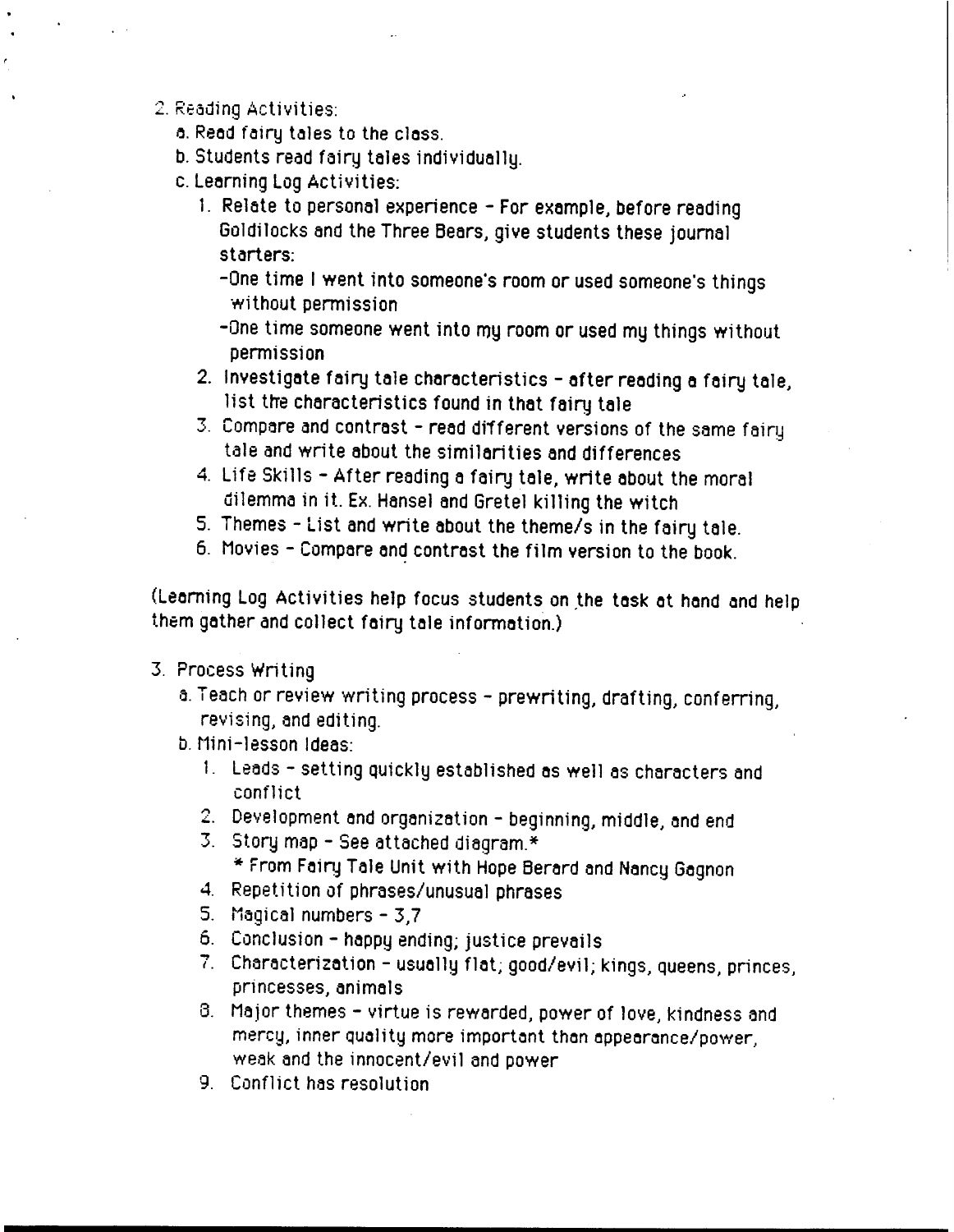10. Motifs - supernatural beings, magical objects or power, recurring tasks/wishes- usually 3, long sleep, magical transformation, trickery, romance - hero sets forth on journey

 $\rightarrow$ 

- c. Task- to write an original fairy tale or a fractured fairy tale with a partner
- d. Teach cooperative learning strategies:
	- 1 . sharing tasks
	- 2. listening to partner
	- 3. reaching consensus
	- 4. discussing ideas productively
	- 5. negotiation and compromise
- e. Learning Log activitjes -Writing process As students begin to write with their peer partner, have them reflect about the process. Sample journal starters:
	- 1. Is it easy? Why?
	- 2. What is difficult about writing the tole? Why?
	- 3. What is one obstacle you overcame? How?

(Concentrate on both processes - writing and working together cooperatively. These logs can then be used as a guide as they plan their activities with the younger children.)

f. Write, revise, edit, and publlsh a foirytale.

STEP II: FAIRV TALES WITH YOUNGER STUDENTS

1. Learning Log activities: These activities are now focused on the Community Service Learning experience. Sample journal starters: Before the experience: What does Community Service mean to me? What can I learn from this experience? 'what are my expectations? How do I need to prepare for this experience? After the experience: What did I learn from this Community Service Learning experience? How did I feel about the experience? How did I feel when things went well? How did I feel when things didn't go well? What did I learn about teaching younger students?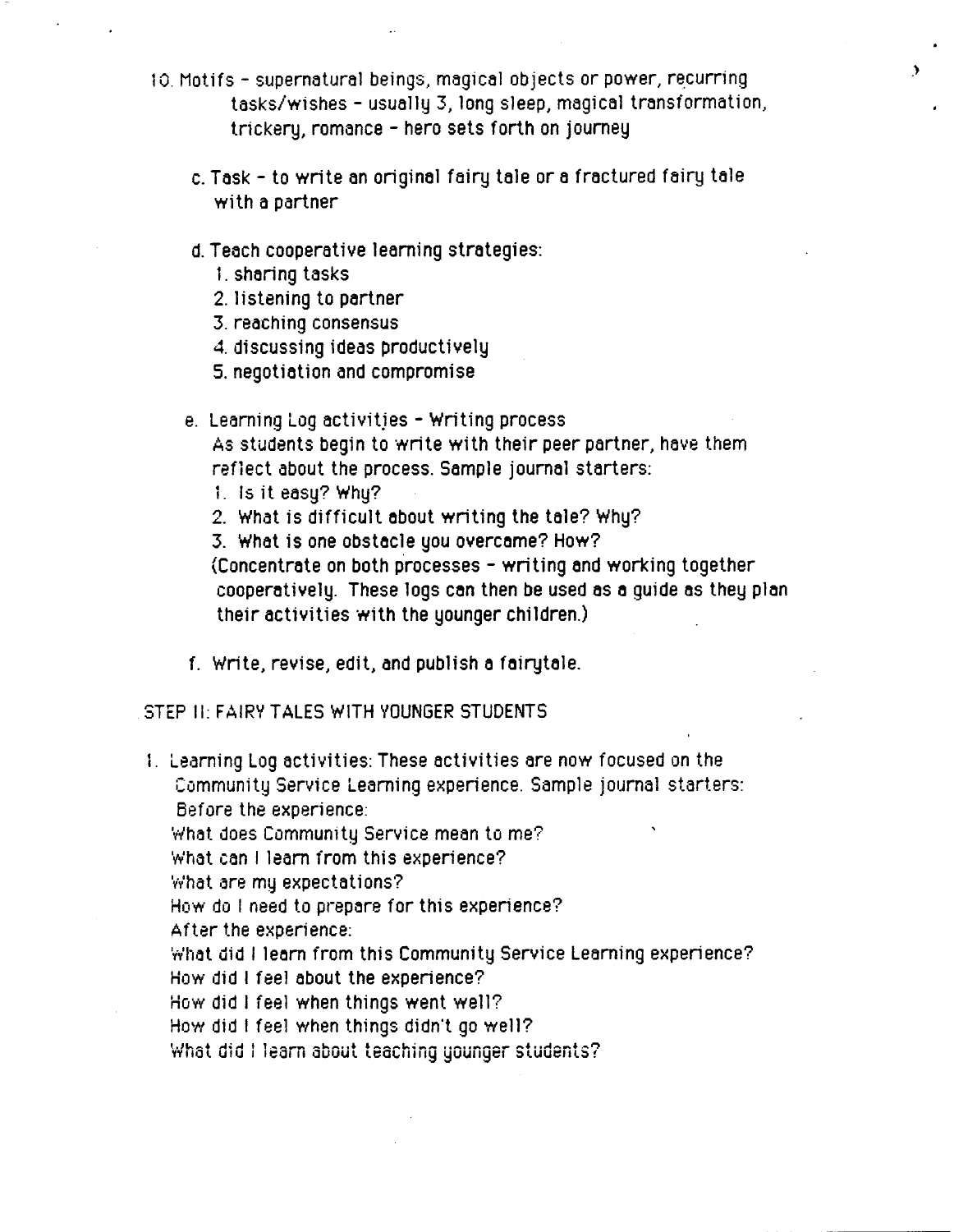- 2. Preparation
	- a. Design a fairy tale kit to bring with them books, paper, markers, crayons, scissors, stapler, tope, etc.
	- b. Write letters to ort stores for donations of special poper for publication.
	- c. Invite Eorly Childhood expert in to discuss:
		- 1. Characteristics of K-1 students attention span, learning stules, etc.
		- 2. how to talk with young children, what is appropriate/inappropriote, how to help shy students overcome shyness
	- 3. characteristics of "early writing"
	- d. Prepare a lesson plan for the visitation day discuss different teaching strategies, effective ways to help learners learn,
	- introduction and worm-up activities, story mopping, etc.

Culminating Service Activity:

- 1. Visitation Doy- go to partnership school ond write fairy tales with K -1 students.
- 2. Publish younger students' fairy tales and invite them to school for a Writers: Porty to celebrate the publication.

REFLECTION:

- 1. The Learning Log is the primary source of recorded reflection. It is important to use the Learning Log while preparing for the experience and after the experience to record observations and feelings.
- 2. Pre- and post- survey on service experience- Refer to Section *<sup>2</sup>* under Assessment.
- 3. Group Discussions- Ask the following Questions:
	- 1. Did we make an impact on our Fairy Tale Friends with this experience?
	- 2. What did we learn about working together cooperatively?
	- 3. What did we learn about responsibility?
	- 4. What did we learn about interpersonal relationships?
	- 5. What did we learn about role models in a community?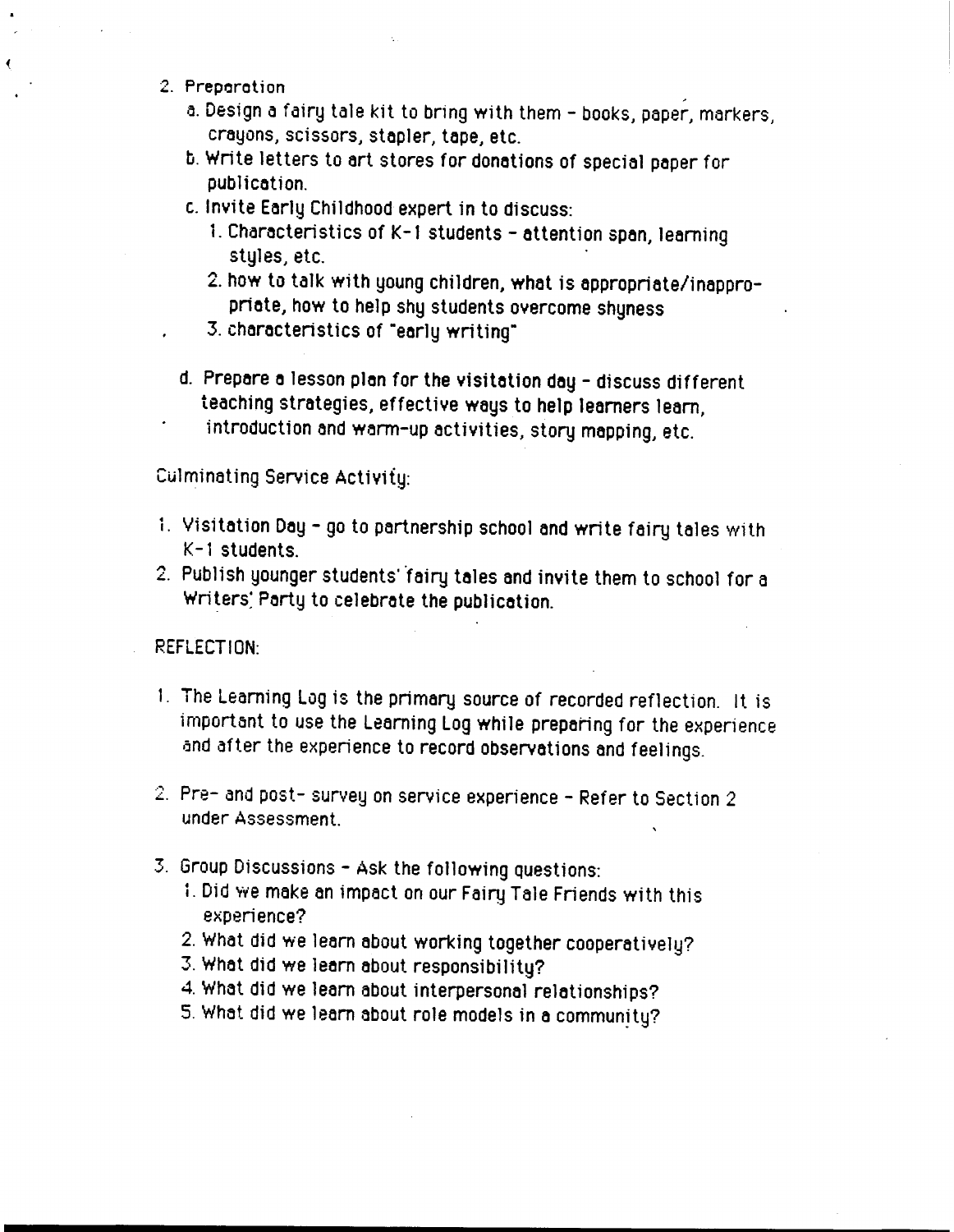### ASSESSMENTS:

- 1. Review the Fairy Tole Learning Log.
	- a. Design o checklist of fairy tole characteristics.
	- b. Write an original fairy tale.
	- c. Refer to the checklist and self-evaluate the fairy tole for characteristics.
- 2. Pre- and post- survey on service experience:
	- a. Describe some ways you act around younger children.
	- b. Do you see yourself os a teacher? Why? Why not?
	- c. Name things you have to do to work cooperatively with others.
	- d. Do you have to be responsible when you are around younger children? If no, why not? If yes, why?

')

- e. How do you create a good relationship with another person?
- 3. Review the Community Service Learning port of the Learning Log. Write an organized piece on the experience. Suggested genres: poetry, play, letter, traditional report, fictional story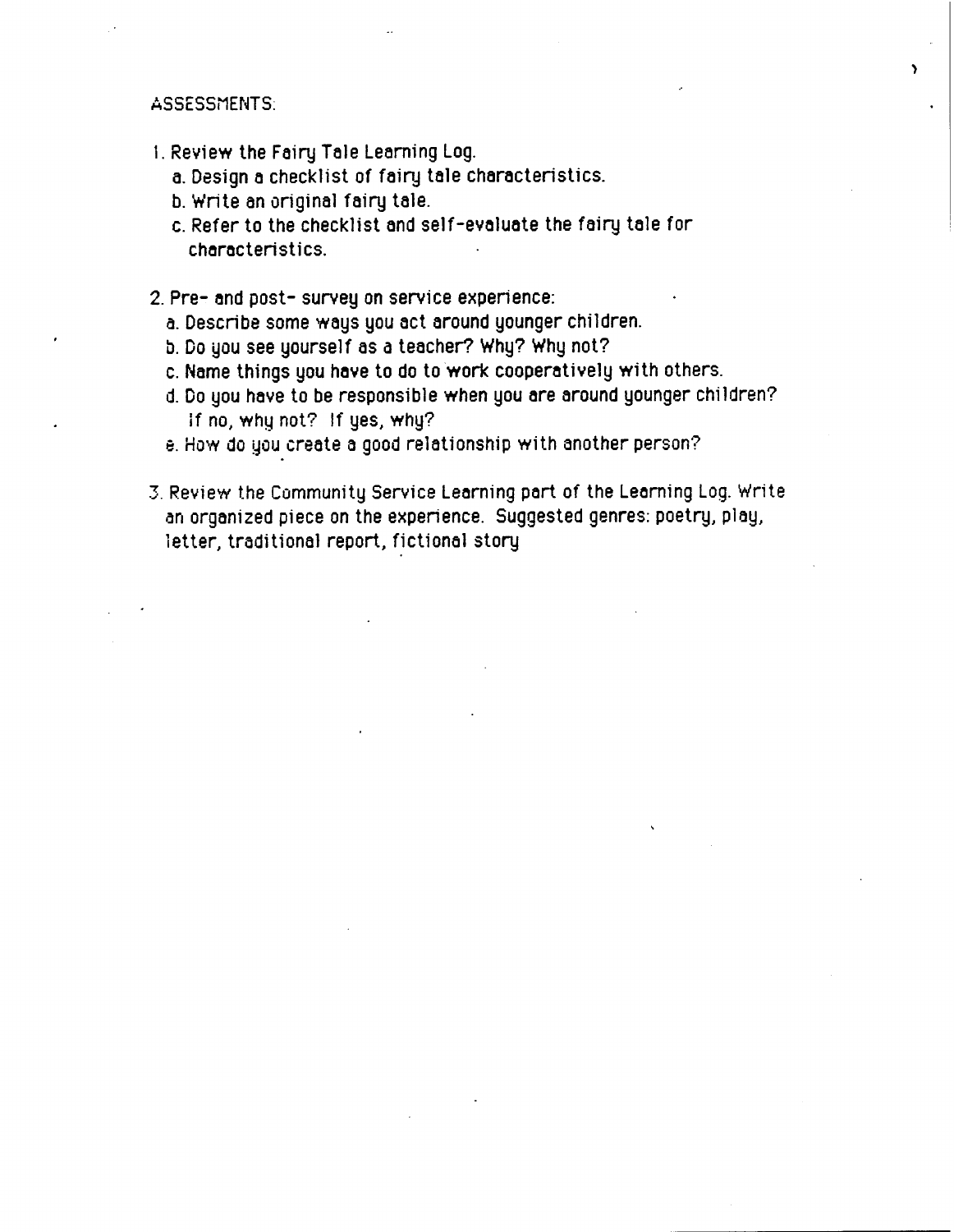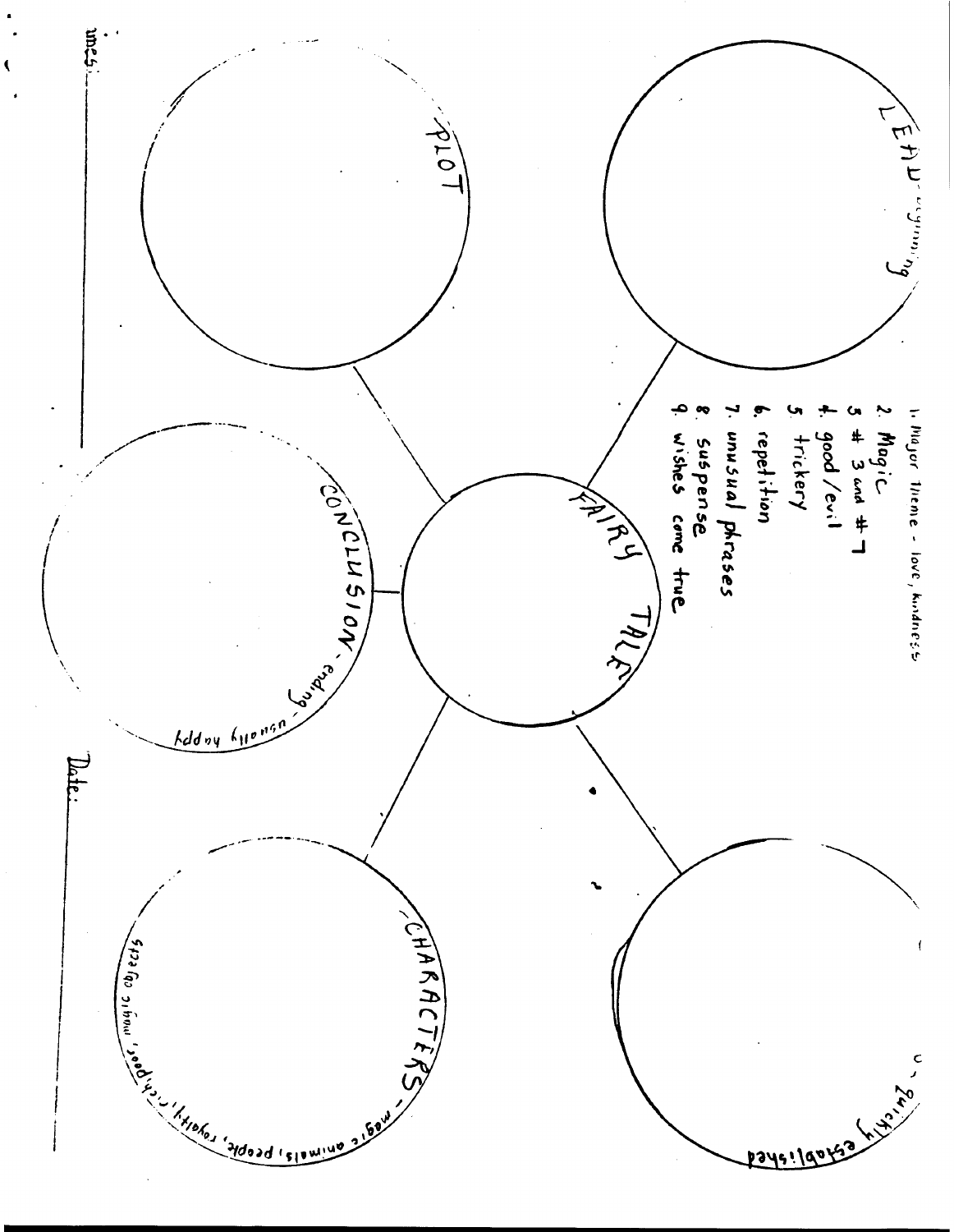$\mathbb{R}^{N^{(k)}}$ 

 $\mathbf{t}$ 

#### NEW HORIZONS Gerena Community School Community Service Learning Project

#### REFLECTION/ASSESSMENT STATUS REPORT

A. Following the May 5 visit to Chestnut Knoll Retirment Home, a student survey was completed to discover student perceptions of the visit; to compare expectations with actuality; and to help determine the future direction of the project. A summary of the responses follows.

QUESTION #1: What did you expect to see when you visited Chestnut Knoll Retirement Home? Responses included: "An old house with wierd stuff in it". "People who couldn't get around". "Both men and women". "With energy to sing and move around".

QUESTION #2: WHAT DID YOU ACTUALLY FIND TO BE TRUE? "A' group of women who were very interesting and interested in many things." "Able to share many wonderful life experiences". "Wonderful people and a nice place". "People could get around." "I thought we would talk more". "The house was great. Everything I thought was the opposite".

QUESTION #3: What did you learn from the visit? "We need to speak loudly, slowly, clearly". "They enjoy music very much". "Old people can be lively". "Being old doesn't mean you're incapable". "Lots of fun". "They want someone to love them". "When you grow up, you can still do lots of things". "Their favorite songs". "We can learn from their experiences".

QUESTION #4: Which of our songs do you think was their favorite?<br>Why? "CRAWDAD - It had spirit" SING A SONG OF PEACE . It was "CRAWDAD - It had spirit" SING A SONG OF PEACE - It was smooth; smiling, applause, familiar". "Patriotic songs". "CLOUDS -Somebody said 'beautiful' after we were done"."AMIGOS - It had a different language".

QUESTION #5: Do you remember anything humorous or touching about our visit? "The 80 year old who said 'I wish we had men'. "One of the ladies was crying". "When they asked each other questions". "That we all had different names-different generations". The lady who saw our shortest choir member and joked about her size. "They made me laugh".

QUESTION #6: Do you think that it is valuable to make friends with the elderly people of our community? Why? "Valuable lessons in history". "We will be elderly and want to keep in touch with young people and their ideas". "They have a lot to offer and they can use the friendship". "They are no different than us". "A lot of people don't visit the elderly". "They need to know we want to